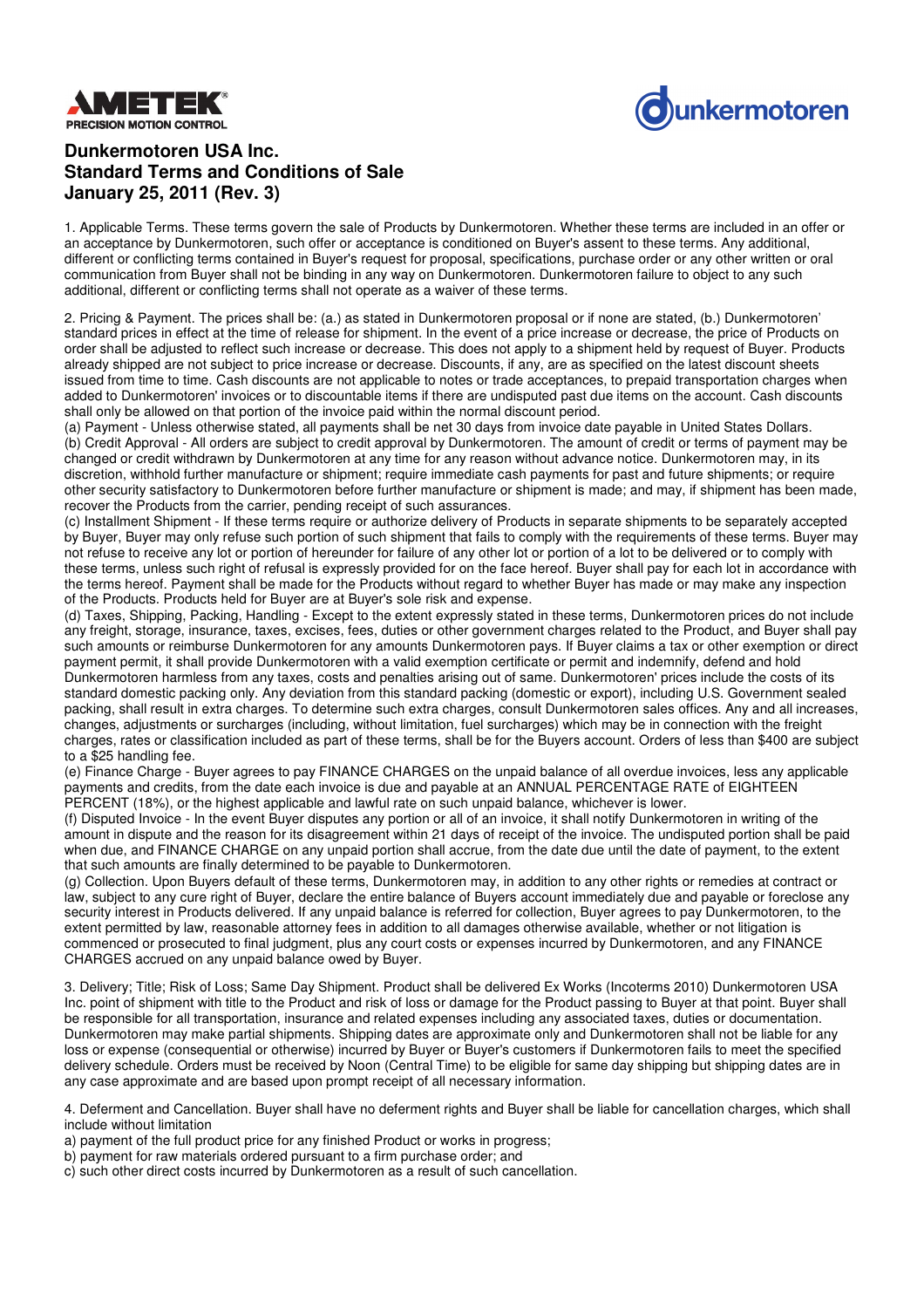



5. Force Majeure / Delays. If Dunkermotoren suffers delay in performance due to any cause beyond its reasonable control, including without limitation acts of God, strikes, labor shortage or disturbance, fire, accident, war or civil disturbance, delays of carriers, failure of normal sources of supply, or acts of government, the time of performance shall be extended a period of time equal to the period of the delay and its consequences. Dunkermotoren will give to Buyer notice within a reasonable time after Dunkermotoren becomes aware of any such delay

6. Buyer's Requirements. Timely performance by Dunkermotoren is contingent upon Buyer's supplying to Dunkermotoren all required technical information and data, including drawing approvals, and all required commercial documentation.

7. Limited Warranty. (a.) Limited Product Warranty Statements. For each Product purchased from Dunkermotoren or an authorized reseller, Dunkermotoren makes the following limited warranties: (i) the Product is free from defects in material and workmanship, (ii) the Product materially conforms to Dunkermotoren' specifications that are attached to, or expressly incorporated by reference into, these terms, and (iii) at the time of delivery, Dunkermotoren has title to the Product free and clear of liens and encumbrances (collectively, the "Limited Warranties"). Warranties with respect to software which may be furnished by Seller as part of the Product, if any, are expressly set forth elsewhere in these terms. The Limited Warranties set forth herein do not apply to any software furnished by Dunkermotoren. If software is furnished by Dunkermotoren, then the attached Software License/Warranty Addendum shall apply.

(b.) Conditions to the Limited Warranties. The Limited Warranties are conditioned on (i) Buyer storing, installing, operating and maintaining the Product in accordance with Dunkermotoren' instructions, (ii) no repairs, modifications or alterations being made to the Product other than by Dunkermotoren or its authorized representatives, (iii) using the Product within any conditions or in compliance with any parameters set forth in specifications that are attached to, or expressly incorporated by reference into, these terms, (iv) Buyer discontinuing use of the Product after it has, or should have had, knowledge of any defect in the Product, (v) Buyer providing prompt written notice of any warranty claims within the warranty period described below, (vi) at Dunkermotoren' discretion, Buyer either removing and shipping the Product or non-conforming part thereof to Dunkermotoren, at Buyer's expense, or Buyer granting Dunkermotoren access to the Products at all reasonable times and locations to assess the warranty claims, and (vii) Buyer not being in default of any payment obligation to Dunkermotoren under these terms.

(c.) Exclusions from Limited Warranty Coverage. The Limited Warranties specifically exclude any equipment comprising part of the Product that is not manufactured by Dunkermotoren or not bearing its nameplate. To the extent permitted, Dunkermotoren herby assigns any warranties made to Dunkermotoren for such equipment. Dunkermotoren shall have no liability to Buyer under any legal theory for such equipment or any related assignment of warranties. Additionally, any Product that is described as being experimental, developmental, prototype, or pilot is specifically excluded from the Limited Warranties and is provided to Buyer "as is" with no warranties of any kind. Also excluded from the Limited Warranties are normal wear and tear items including any expendable items that comprise part of the Product, such as but not limited to fuses, brushes, ball bearings and gear parts.

(d.) Limited Warranty Period. Buyer shall have 12 months from initial operation of the Product or 18 months from shipment, whichever occurs first, to provide Dunkermotoren with prompt, written notice of any claims of breach of the Limited Warranties. Continued use or possession of the Product after expiration of the warranty period shall be conclusive evidence that the Limited Warranties have been fulfilled to the full satisfaction of Buyer, unless Buyer has previously provided Dunkermotoren with notice of a breach of the Limited Warranties.

(e.) Remedies for Breach of Limited Warranty. Buyer's sole and exclusive remedies for any breach of the Limited Warranties are limited to Dunkermotoren' choice of repair or replacement of the Product, or non-conforming parts thereof, or refund of all or part of the purchase price. Buyer shall return the Products to the Dunkermotoren's plant, after having received written Return Material Authorization (RMA) approval from Dunkermotoren, shipping charges prepaid and with complete information as to alleged defects and the installation, operation and service of the products. The warranty on repaired or replaced parts of the Product shall be limited to the remainder of the original warranty period. Unless otherwise agreed to in writing by Dunkermotoren, (i) Buyer shall be responsible for any labor required to gain access to the Product so that Dunkermotoren can assess the available remedies and (ii) Buyer shall be responsible for all costs of installation of repaired or replaced Products. All exchanged Products replaced under this Limited Warranty will become the property of Dunkermotoren.

(f.) Transferability. The Limited Warranties shall be transferable during the warranty period to the initial end-user of the Product. THE LIMITED WARRANTIES SET FORTH IN THIS SECTION ARE DUNKERMOTOREN' SOLE AND EXCLUSIVE WARRANTIES AND ARE SUBJECT TO THE LIMITS OF LIABILITY SET FORTH IN SECTION 8 BELOW. DUNKERMOTOREN MAKES NO OTHER WARRANTIES, EXPRESS OR IMPLIED, INCLUDING, WITHOUT LIMITATION, WARRANTIES OF MERCHANTABILITY OR FITNESS FOR A PARTICULAR PURPOSE, COURSE OF DEALING AND USAGE OF TRADE.

8. LIMITATION OF LIABILITY. NEITHER DUNKERMOTOREN, NOR ITS SUPPLIERS, SHALL BE LIABLE, WHETHER IN CONTRACT, WARRANTY, FAILURE OF A REMEDY TO ACHIEVE ITS INTENDED OR ESSENTIAL PURPOSES, TORT (INCLUDING NEGLIGENCE), STRICT LIABILITY, INDEMNITY OR ANY OTHER LEGAL THEORY, FOR LOSS OF USE, REVENUE, SAVINGS OR PROFIT, OR FOR COSTS OF CAPITAL OR OF SUBSTITUTE USE OR PERFORMANCE, OR FOR INDIRECT, SPECIAL, LIQUIDATED, PUNITIVE, EXEMPLARY, COLLATERAL, INCIDENTAL OR CONSEQUENTIAL DAMAGES, OR FOR ANY OTHER LOSS OR COST OF A SIMILAR TYPE, OR FOR CLAIMS BY BUYER FOR DAMAGES OF BUYER'S CUSTOMERS. DUNKERMOTOREN'S MAXIMUM LIABILITY UNDER THIS CONTRACT SHALL BE THE ACTUAL PURCHASE PRICE RECEIVED BY DUNKERMOTOREN FOR THE PRODUCT AT ISSUE OR ONE MILLION DOLLARS, WHICHEVER IS LESS. BUYER AGREES THAT THE EXCLUSIONS AND LIMITATIONS SET FORTH IN THIS ARTICLE ARE SEPARATE AND INDEPENDENT FROM ANY REMEDIES WHICH BUYER MAY HAVE HEREUNDER AND SHALL BE GIVEN FULL FORCE AND EFFECT WHETHER OR NOT ANY OR ALL SUCH REMEDIES SHALL BE DEEMED TO HAVE FAILED OF THEIR ESSENTIAL PURPOSE. THESE LIMITATIONS OF LIABILITY ARE EFFECTIVE EVEN IF DUNKERMOTOREN HAS BEEN ADVISED BY THE BUYER OF THE POSSIBILITY OF SUCH DAMAGES.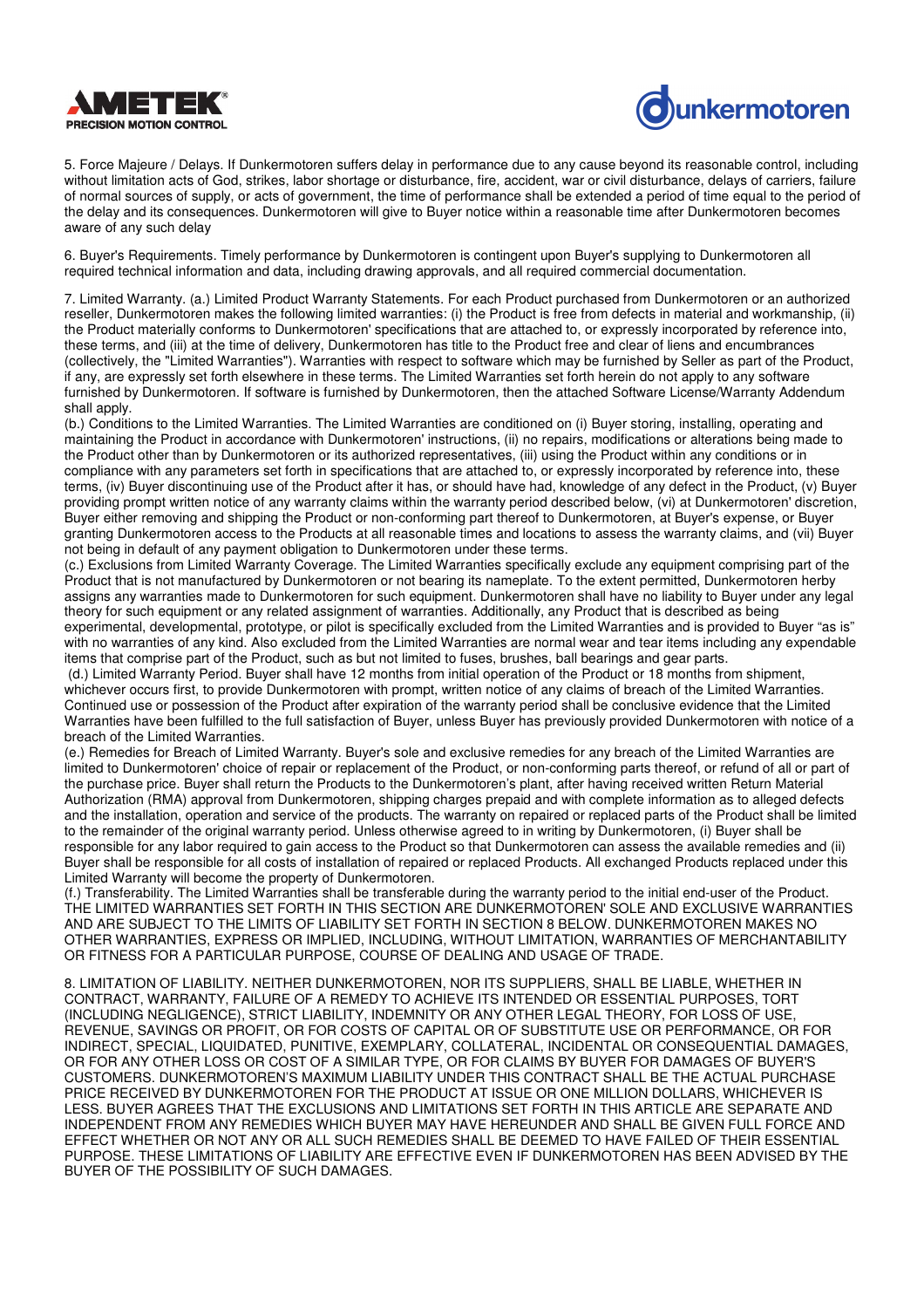



9. Patent and Copyright Infringement. Dunkermotoren will, at its own expense, defend or at its option settle any suit or proceeding brought against Buyer in so far as it is based on an allegation that any Product (including parts thereof), or use thereof for its intended purpose, constitutes an infringement of any United States patent or copyright, if Dunkermotoren is promptly provided notice and given authority, information, and assistance in a timely manner for the defense of said suit or proceeding. Dunkermotoren will pay the damages and costs awarded in any suit or proceeding so defended. Dunkermotoren will not be responsible for any settlement of such suit or proceeding made without its prior written consent. In case the Product, or any part thereof, as a result of any suit or proceeding so defended is held to constitute infringement or its use by Buyer is enjoined, Dunkermotoren will, at its option and its own expense, either: (a) procure for Buyer the right to continue using said Product; (b) replace it with substantially equivalent non-infringing Product; or (c) modify the Product so it becomes non-infringing.

Dunkermotoren will have no duty or obligation to Buyer under this Article to the extent that the Product is (a) supplied according to Buyer's design or instructions wherein compliance therewith has caused Dunkermotoren to deviate from its normal course of performance, (b) modified by Buyer or its contractors after delivery, (c) combined by Buyer or its contractors with devices, methods, systems or processes not furnished hereunder and by reason of said design, instruction, modification, or combination a suit is brought against Buyer. In addition, if by reason of such design, instruction, modification or combination, a suit or proceeding is brought against Dunkermotoren, Buyer shall protect Dunkermotoren in the same manner and to the same extent that Dunkermotoren has agreed to protect Buyer under the provisions of the Section above.

THIS ARTICLE IS AN EXCLUSIVE STATEMENT OF ALL THE DUTIES OF THE PARTIES RELATING TO PATENTS AND COPYRIGHTS, AND DIRECT OR CONTRIBUTORY PATENT OR COPYRIGHT AND OF ALL THE REMEDIES OF BUYER RELATING TO ANY CLAIMS, SUITS, OR PROCEEDINGS INVOLVING PATENTS AND COPYRIGHTS.

10. Compliance with Laws. Buyer agrees to comply with all applicable laws and regulations relating to the purchase, resale, exportation, transfer, assignment, disposal or use of the goods.

Buyer acknowledges that the Products and any technical data related to the Products may be controlled for export by the U.S. Department of Commerce or Department of State and that such items may require authorization prior to export from the United States or re-export. Buyer agrees that it will not export, re-export, or otherwise distribute the Products or any technical data related thereto, in violation of any export control laws or regulations of the United States.

11. Changes in Work and Product Changes.. Dunkermotoren shall not implement any changes in the scope of work unless Buyer and Dunkermotoren agree in writing to the details of the change and any resulting price, schedule or other contractual modifications. Any change to any law, rule, regulation, order, code, standard or requirement which requires any change hereunder shall entitle Dunkermotoren to an equitable adjustment in the prices and any time of performance.

Seller may, at any time and without notice, make changes (whether in design, material, improvements or otherwise) in any Products, and may discontinue the manufacture of any Products, without incurring any obligations of any kind as a result thereof.

12. Non-waiver of Default. Each shipment made hereunder shall be considered a separate transaction. In the event of any default by Buyer, Dunkermotoren may decline to make further shipments. If Dunkermotoren elects to continue to make shipments, Dunkermotoren actions shall not constitute a waiver of any default by Buyer or in any way affect Dunkermotoren legal remedies for any such default. Any waiver of Dunkermotoren to require strict compliance with the provisions of this contract shall be in writing and any failure of Dunkermotoren to require such strict compliance shall not be deemed a waiver of Dunkermotoren's - right to insist upon strict compliance thereafter.

13. Final Written Agreement; Modification of Terms. These terms, together with any quotation, purchase order or acknowledgement issued or signed by Dunkermotoren, comprise the complete and exclusive agreement between the parties (the .Agreement.) and supersede any terms contained in Buyers documents, unless separately signed by Dunkermotoren. These terms may only be modified by a written instrument signed by authorized representatives of both parties.

14. Assignment. Neither party may assign the Agreement, in whole or in part, nor any rights or obligations hereunder without the prior written consent of the other; provided however that Dunkermotoren may assign its rights and obligations under these terms to its affiliates and Dunkermotoren may grant a security interest in the Agreement and/or assign proceeds of the Agreement without Buyer.s consent.

15. Applicable Law and Jurisdiction. These terms is governed and construed in accordance with the laws of the State of Illinois, without regard to its conflict of laws principles. The application of the United Nations Convention on Contracts for the International Sale of Goods is excluded. BUYER WAIVES ALL RIGHTS TO A JURY TRIAL IN ANY ACTION OR PROCEEDING RELATED IN ANY WAY TO THESE TERMS.

With respect to transactions to which the 1980 United Nations Convention for the International Sale of Goods (UNCISG) would otherwise apply and notwithstanding the venue to which the parties to a particular order may have agreed for dispute resolution, the rights and obligations of the Parties hereto including these Terms and Conditions shall not be governed by the provisions of the UNCISG.

16. Severability. If any provision of these terms is held to be invalid, illegal or unenforceable, the validity, legality and enforceability of the remaining provisions will not in any way be affected or impaired, and such provision will be deemed to be restated to reflect the original intentions of the parties as nearly as possible in accordance with applicable law.